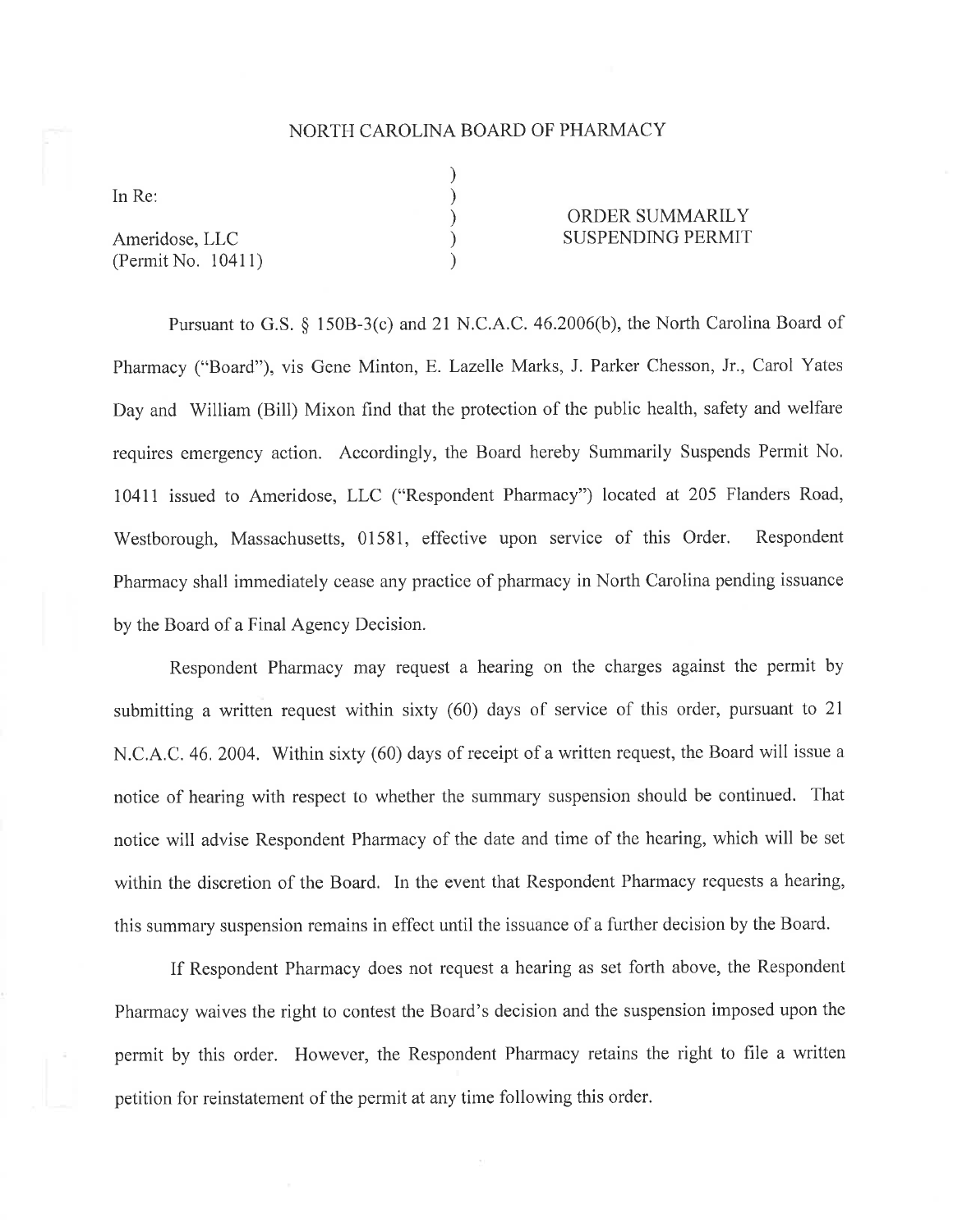The Board will set a hearing at a time and place within its discretion and will rule on the petition for reinstatement in its discretion under its duty to consider the public health, safety and welfare.

By Order of the Board, this  $\frac{|\mathcal{F}|}{|}$  day of November, 2012.

NORTH CAROLINA BOARD OF PHARMACY

Jack W. Campbell, IV., Executive Director